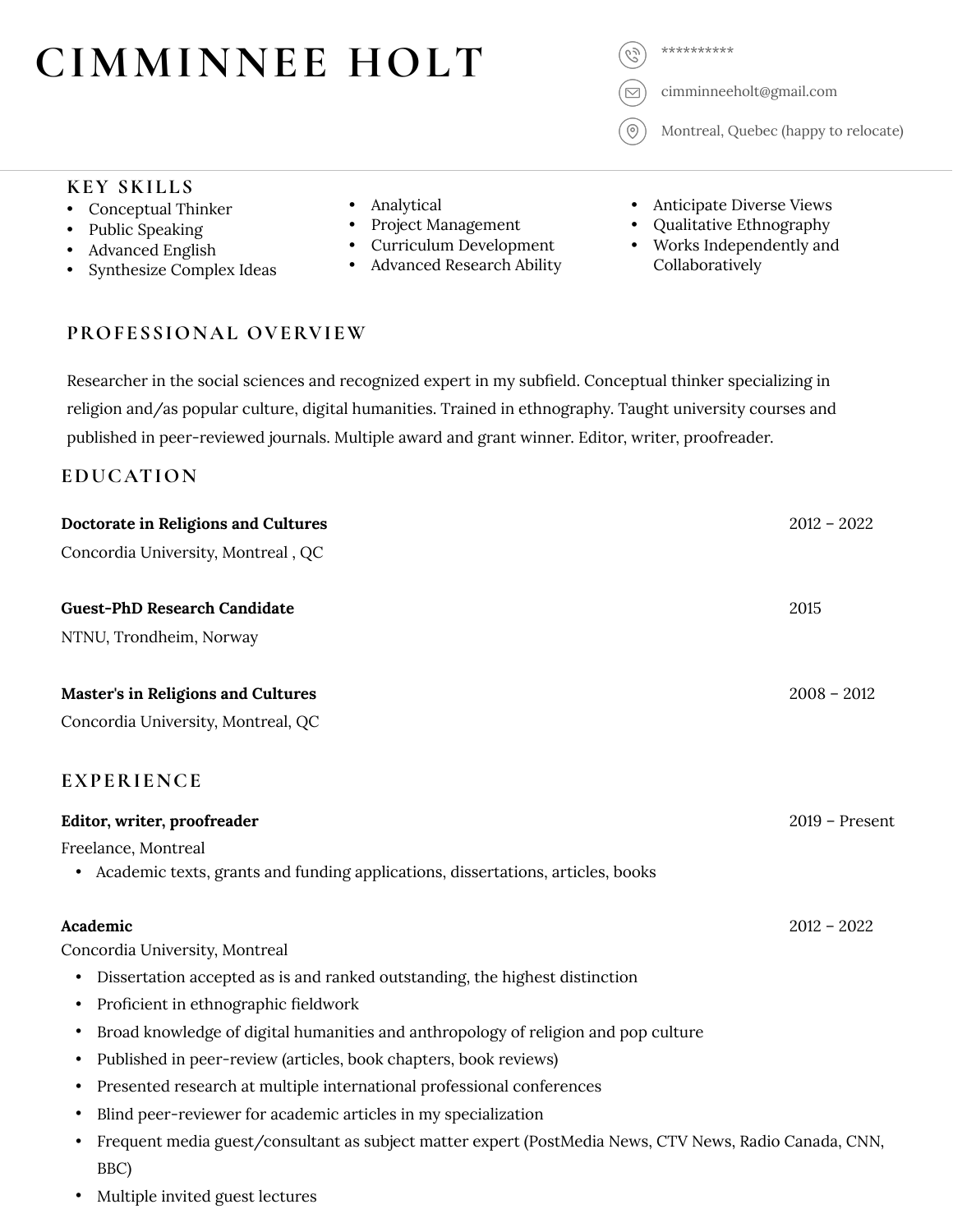#### **Research Assistant and Teaching Assistant** 2010 – 2022

Concordia University, Montreal

- RA: Researched specialized topics, compiled documents, synthesized data in written reports
- TA: lectured, evaluated assignments, led class discussions, advised students

#### **Administrative Assistant to the Chair** 2012 - 2019

Institute for Canadian Jewish Studies, Montreal

- Coordinated conferences and events
- Assisted with the publication of the Canadian Jewish Studies Journal
- Maintained websites, event calendar, newsletter, and library

Concordia University, Montreal

- Designed and taught undergraduate courses emphasizing critical thought and transferrable skills
- Classroom management, assignment evaluation; classes ranged from 80 150 students

#### **Lead Organizer** 2010 – 2015

Annual Graduate Interdisciplinary Conference, Montreal

- Branded the conference and related activities under one acronym (AGIC)
- Managed social media and communications
- Maintained financial oversight
- Recruited and trained new volunteers to ensure the continued success of the conference
- Achieved a new level of excellence with the implementation of my ideas, and maintains a strong reputation as a professionally organized conference

#### **Editor in Chief** 2010 – 2013

Journal of Religion and Culture, Montreal

- Coordinated the entire publication process
- Oversaw fundraising, budget control, invoices, and reimbursements
- Edited and formatted articles to academic standards
- Implemented online publication using the Open Journal System

#### **Office Manager** 2003 – 2012

Institut Samsara, Medical Clinic—Dr. René Tirol, Montreal

- Developed ability to balance compassion and professionalism
- Excellent time management skills working full time while also being a full time graduate student
- Liaised with insurance companies and directed patients to other health services
- Maintained financial oversight for office expenses and rental income
- Hired and trained staff

### **COMPUTER SKILLS**

- Survey Monkey
- Open Journal Systems
- Microsoft Office Suite

**Lecturer** 2013 – 2016